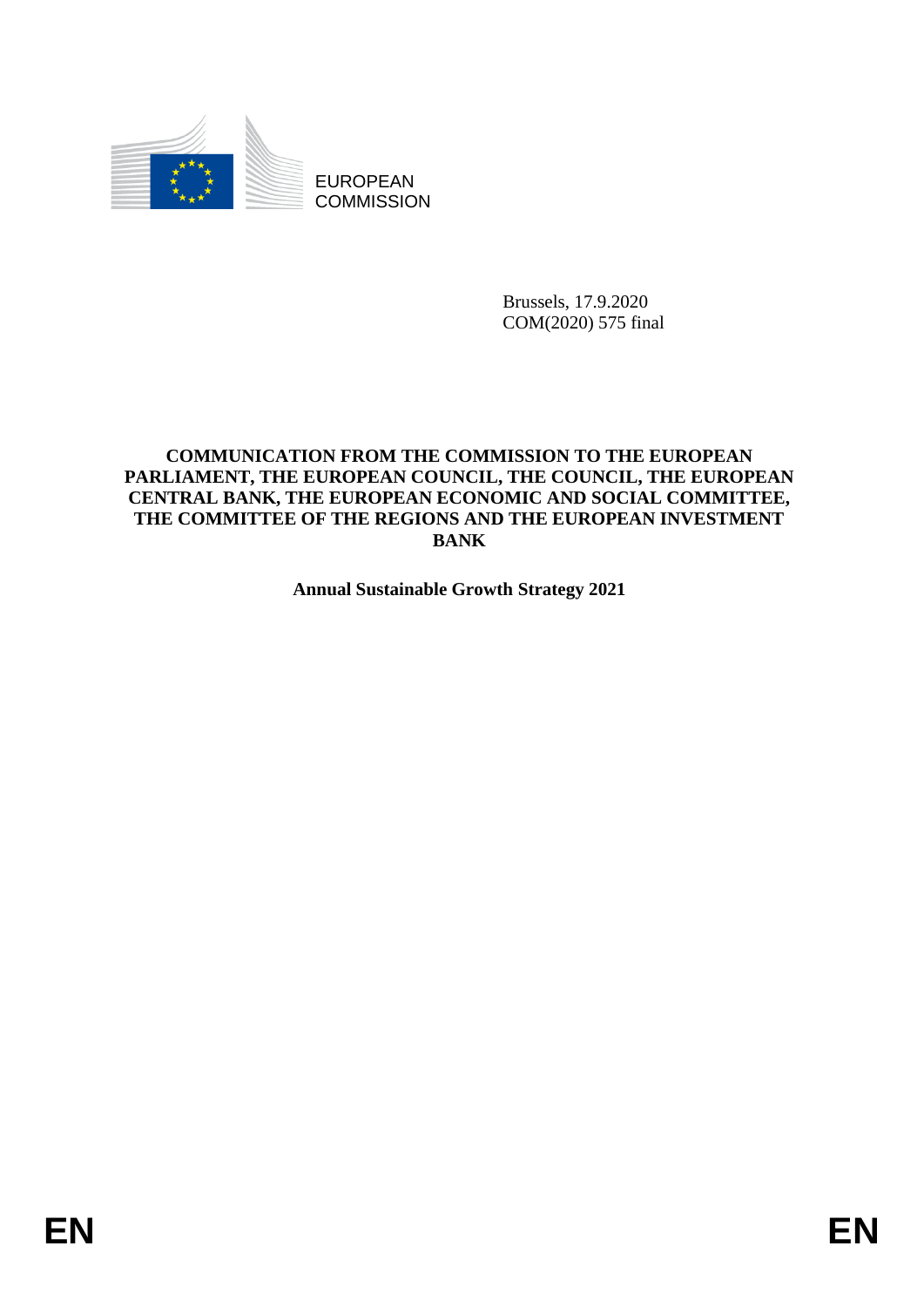#### **I. Introduction**

**.** 

**The COVID-19 pandemic has thrown the world into a sudden and deep recession.** Despite the strong, coordinated and innovative response at national and EU levels, many uncertainties remain; in particular how long this crisis will last and how exactly it will affect our lives and economies. We need to protect European citizens, their health and their jobs while ensuring fairness, resilience and macroeconomic stability across our Union. While the pandemic has hit all Member States, the scale of the impact as well as the pace and the strength of the recovery will vary significantly across regions.

**The Summer 2020 Economic Forecast projects that the euro area economy will contract by 8.7% in 2020 and rebound by 6.1% in 2021, while the EU economy is expected to**  contract by  $8.3\%$  in 2020 and grow by  $5.8\%$  in  $2021<sup>1</sup>$ . Employment also declined more than ever in the second quarter, though much less than the fall in gross domestic product in light of the unprecedented support put in place in the Member States and in the EU through its new SURE instrument<sup>2</sup> and unprecedented flexibility in the use of cohesion policy funds under the Coronavirus Response Investment Initiative<sup>3</sup>. The economic outlook crucially depends on the evolution of the pandemic and of the restrictions to economic activity to contain it. Policy support at national and EU level will be crucial for the recovery. In that context, growth and employment prospects are set to receive a positive stimulus from the European Council agreement on the next multiannual financial framework and 'Next Generation EU' reached on 21 July 2020. At Union and Member States level, we now need to make the best out of this landmark agreement.

**The Union's response has been decisive.** Negotiations between the European Parliament and the Council on the next Multiannual Financial Framework and the new instrument Next Generation EU are now taking place to urgently finalise the work on all legal acts. This work needs to be done by 1 January 2021 so that the programmes are operational on time. The full mobilisation of the EU budget's firepower is key to a swift and sustainable recovery. Crucially, once adopted by the Council, the Own Resources Decision will have to be approved by all Member States in accordance with their respective constitutional requirements before the Commission can start borrowing market finance to fund Next Generation EU programmes. The fast rollout of Next Generation EU therefore crucially depends on this timely approval.

**The Recovery and Resilience Facility will be one of the main tools for the recovery, with an unprecedented EUR 672.5 billion of loans and grants of frontloaded financial support in the crucial first years of the recovery.** The Member States will encompass in their recovery and resilience plans their national agenda of reforms and investments designed in line with the EU policy objectives, centred around the green and digital transitions. The Facility will support Member States' efforts to strengthen effectively their social and economic resilience, and hence their economies' growth potential and job creation, thereby supporting the EU objectives.

<sup>1</sup> European Economic Forecast (Summer 2020), *European Economy – Institutional Paper*, 132 (July)

<sup>&</sup>lt;sup>2</sup> Council Regulation (EU) 2020/672 on the establishment of a European instrument for temporary support to mitigate unemployment risks in an emergency (SURE) following the COVID-19 outbreak; EUR 100 billion of financial assistance in the form of loans to be provided to the Member States requesting it

<sup>&</sup>lt;sup>3</sup> CRII and CRII+, Regulation of the European Parliament and of the Council (EU) 2020/460 of 30 March 2020 and (EU) 2020/558 of 23 April 2020.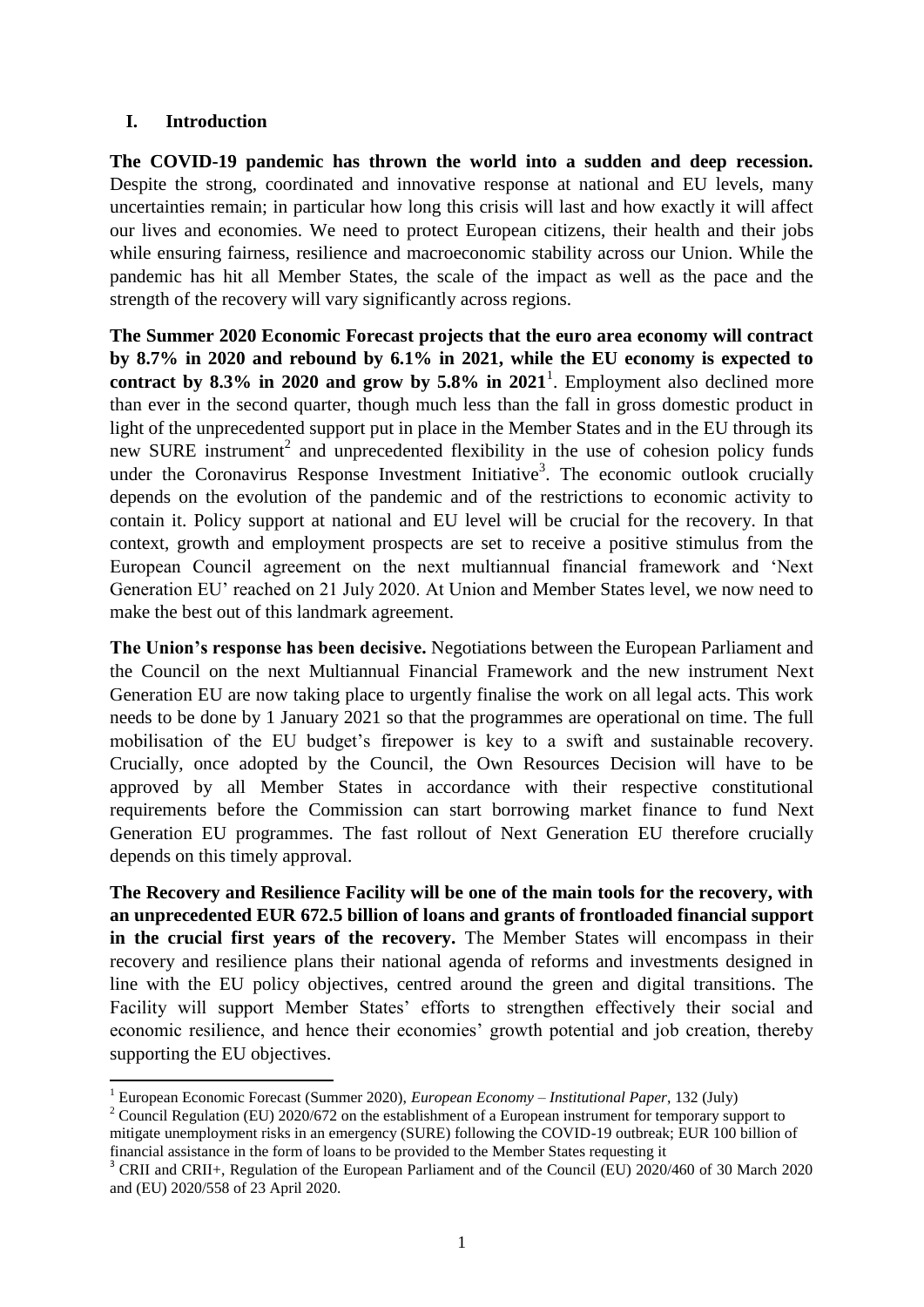**The Recovery and Resilience Facility is the symbol of the EU's determination to address**  its challenges with a joint approach. Preserving the functioning of the Single Market has been key to kick-start the recovery as well as ensuring fair competition and preventing disruptions to cross-border value chains and free movement of workers and goods. It will promote upward convergence of living standards and prevent distorting the economic playing field. Effective implementation of Next Generation EU can deliver 2% of additional gross domestic product by 2024 and create 2 million jobs, inter alia by accelerating the green and digital transition.<sup>4</sup> Over time, this additional growth is estimated to make the Recovery and Resilience Facility self-financing, through additional activity and additional tax revenues generated for the Member States and the EU.

**These EU policy measures must be deployed as quickly as possible.** While the agreement on the recovery package helps contain the uncertainty, an effective delivery over the coming years is key to support the recovery. The immediate priority is for the Union to work with Member States to ensure decisive progress in putting together the right reform and investment priorities in line with European objectives, and then ensuring their effective implementation.

# **II. The Recovery and Resilience Facility: delivering on the EU objective of competitive sustainability**

**The Recovery and Resilience Facility is rooted in the EU's aim of achieving competitive sustainability and cohesion through a new growth strategy, the European Green Deal.** Shifting towards a sustainable and inclusive economic model, enabled by a broader diffusion and uptake of digital and clean technologies, can make Europe a transformational leader. Rather than mark a departure from the pre-COVID-19 agenda, the Recovery and Resilience Facility should speed up action to address pre-existing challenges while avoiding any new setbacks linked to the crisis. The four dimensions of environmental sustainability, productivity, fairness and macroeconomic stability identified in the 2020 Annual Sustainable Growth Strategy should remain the guiding principles underpinning Member States' recovery and resilience plans. These priorities lie at the heart of the European Semester and ensure that the new growth agenda does the best for people and the planet.

**Competitive sustainability and resilience are two sides of the same coin; this was highlighted by the COVID-19 crisis.** Resilience is the ability not only to withstand and cope with challenges but also to undergo transitions in a sustainable, fair, and democratic manner<sup>5</sup>. Less resilient EU countries and less resilient sectors have found withstanding the crisis and responding to it harder. Without an adequate response, this will affect their economic and social outcomes in the years and decades to come. Differences in resilience across the EU also have a bearing on the social, economic and territorial cohesion as well as the convergence within the euro area and the effectiveness of the single monetary policy. By providing largescale financial support for public investments and reforms, while fostering cohesion and convergence, the Recovery and Resilience Facility will make Member States' economies and societies more resilient and better prepared for the future. There is also the need to strengthen the resilience of some critical supply chains especially for sectors most exposed to external shocks.

1

<sup>4</sup> COM(2020) 456 final

<sup>5</sup> Commission Communication to the European Parliament and the Council - 2020 Strategic foresight Report, Charting the course towards a more resilient Europe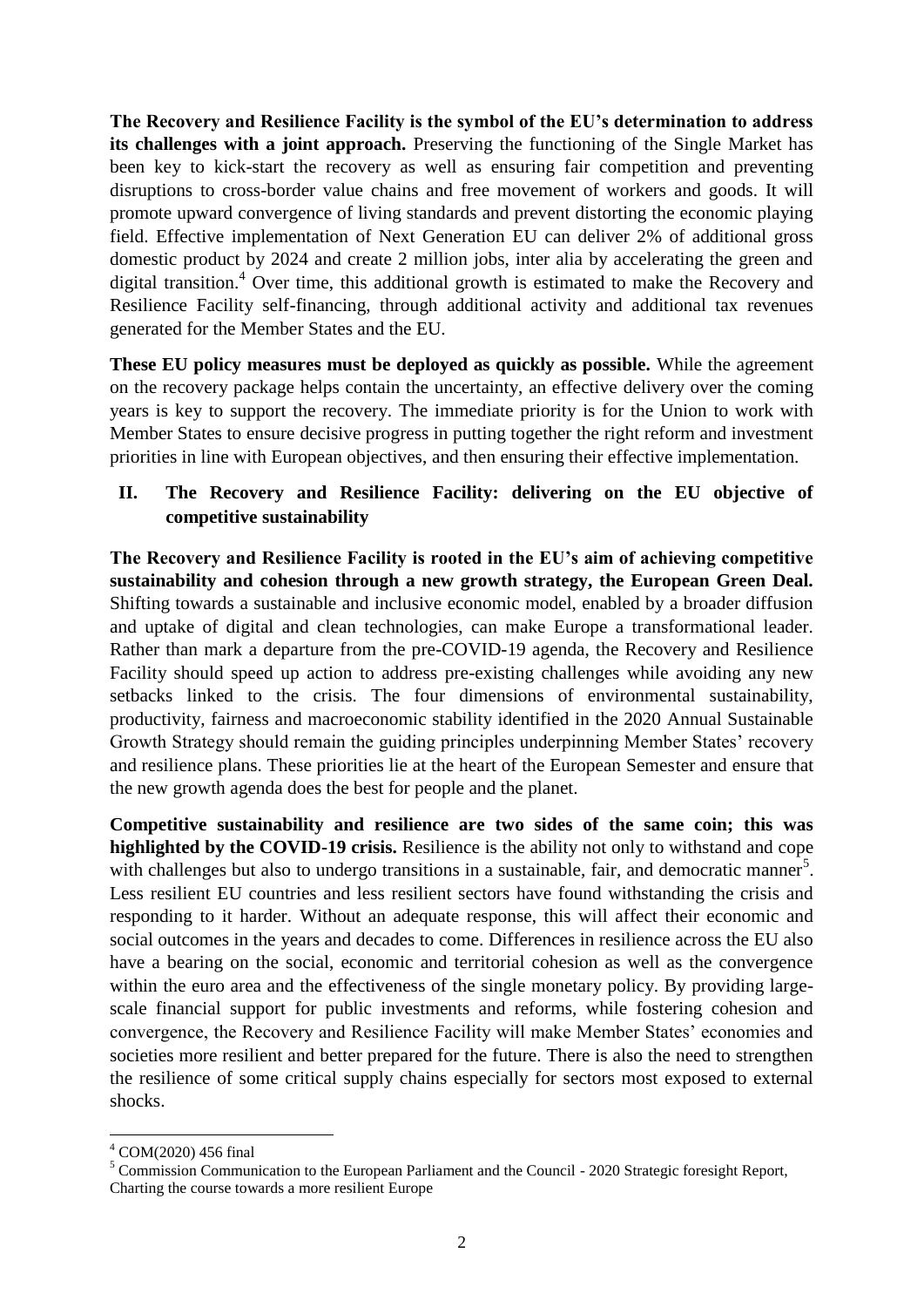**The Recovery and Resilience Facility will help repair the damage from the crisis and prepare a better future for the next generations.** The higher indebtedness generated now is an immediate vehicle to address the challenges that the future generations will face. The massive investment needed to kick-start the economy must relieve the burden on their shoulders, not make it heavier. This is why the Recovery and Resilience Facility must guide and build a more sustainable, resilient and fairer Europe for the next generation in line with the United Nations Sustainable Development Goals.

**Addressing the climate and environmental crisis is the defining challenge of our time and it is an opportunity to relaunch our economies in a sustainable manner.** It requires urgent and sustained action by all actors in society to preserve the health, prosperity, and wellbeing of people in Europe and all over the world. The European Green Deal is our political commitment and our response to this challenge. It is also Europe's growth strategy, which aims to transform the EU into a fair and prosperous society with a resource-efficient and competitive economy. The economic response to the COVID-19 crisis offers a unique opportunity to accelerate the green transition. Overcoming this crisis will require massive investments and significant reforms that the EU's Recovery and Resilience Facility will support largely. Achieving the green transition requires reforms to direct public and private investments towards climate and environmental actions, and profound transformations of our different policies. Beyond repairing the short-term damage from the crisis, our recovery instruments must therefore put the economy on the right track to long-term sustainable growth and employment aiming at reaching climate neutrality by 2050 and decoupling economic growth from resource use. This offers a key opportunity to modernise traditional industrial models and to invest in innovative green technologies and in a more sustainable and digital infrastructure, thereby accelerating the transition to a more sustainable, resilient and inclusive Europe. In addition, as private consumption accounts for more than half of EU's gross domestic product, promoting more sustainable consumption patterns will be a key enabler of such transformation.

**The digital transition is key to strengthen the social and economic resilience of the EU and the Member States, their sustainable growth potential and job creation.** The COVID-19 pandemic has accelerated the trends towards the digital transformation: Member States have taken measures to reinforce digital infrastructure, provided online education or supported SMEs in their digitalisation efforts. However, the crisis has also shown shortcomings and exposed vulnerabilities. Divergences persist with respect to the digitalisation of economies and societies. Residual barriers and uneven access to infrastructure continue to slow down progress and Europe remains largely dependent on other regions for many key digital capabilities or services. Building on Europe's scientific and technological expertise, developing a transformative and forward-looking research, innovation and diffusion strategy, is the only way to ensure Europe's productivity growth and competitiveness and thereby safeguard its technological sovereignty, a key aspect of its open strategic autonomy.

**The COVID-19 pandemic has highlighted the urgent need to address long-standing challenges that affect the fairness in society.** This includes the preparedness and resilience of the national health and social protection systems as well as equal access to affordable and quality health care, long-term care and childhood care systems, demographic change, globalisation or the digital and green transitions. The challenges to be addressed may cover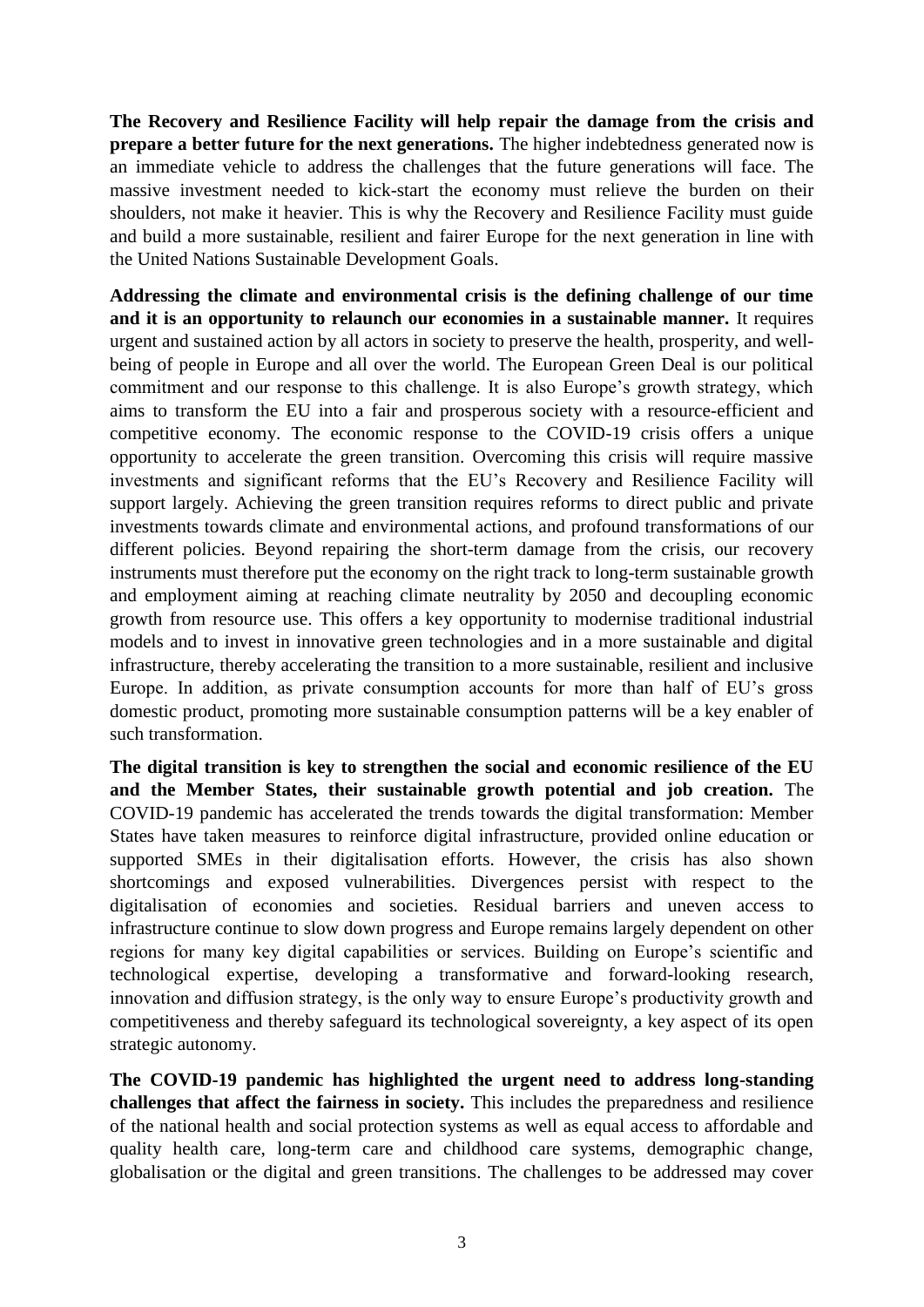areas such as employment, skills, health, education, in particular to address rising inequalities and support those who have been hit hardest by the crisis, such as young generations, women and vulnerable groups. The COVID-19 pandemic has also shown the need to create a fairer and more sustainable business environment and rethink working conditions in many sectors. The extended lockdown has boosted online services and e-commerce, a trend likely to continue. However, the online environment is currently dominated by a few large players, with increasing market power and mobile tax bases, sometimes to the detriment of the ability of many smaller European companies to start-up and scale up across the Single Market. Particular attention should be paid to supporting sectors, which play a key role for our democracies, especially the media sector where support should be provided in a way that respects and promotes media freedom and pluralism. There is also a need to support regions, industries and workers most affected by the green transition and alleviate the socio-economic impacts of the transition. This is needed to ensure equal and fair opportunities for people and business.

**Since the 2008 financial and economic crisis, the Economic and Monetary Union is much more robust to face crises, but new challenges to macroeconomic stability are emerging.** The COVID-19 crisis is very different from the financial crisis of 2008; it generates direct negative impacts on the economic activity and entails potential repercussions on macroeconomic stability that need to be addressed via swift and determined action. Existing imbalances risk getting worse while new ones are emerging. The immediate priority is therefore to foster a resilient recovery. Continuous monitoring and vigilance will be required and Member States should address emerging imbalances through reforms that enhance economic and social resilience. The Recovery and Resilience Facility will provide the means to help Member States address those economic and social challenges they are facing. Member States should continue to make a sound use of fiscal flexibility in 2021 to support the economy. Public finances will play a role in delivering incentives for sustainable and inclusive growth, ensuring economic stability and the ability to support demand and deliver assistance during times of need. The COVID-19 pandemic puts a significant strain on economic activity with negative repercussions on government and private debt. When economic conditions allow, it will be time to pursue fiscal policies aimed at achieving prudent medium term fiscal positions while fostering investment, the twin transitions and social inclusion.

**Competitive sustainability requires openness and a strong Single Market.** The participation of private stakeholders and investors is necessary to guarantee the success of the implementation of the Recovery and Resilience Facility. The public money should not replace or crowd out private investors but complement and steer private investments where needed, i.e. where systemic or market failures or damages due to the COVID-19 outbreak and the subsequent economic crisis make it impossible for the market alone to recover and to achieve policy objectives. Safeguarding the level playing field in the Single Market is necessary to foster innovation and accelerate recovery.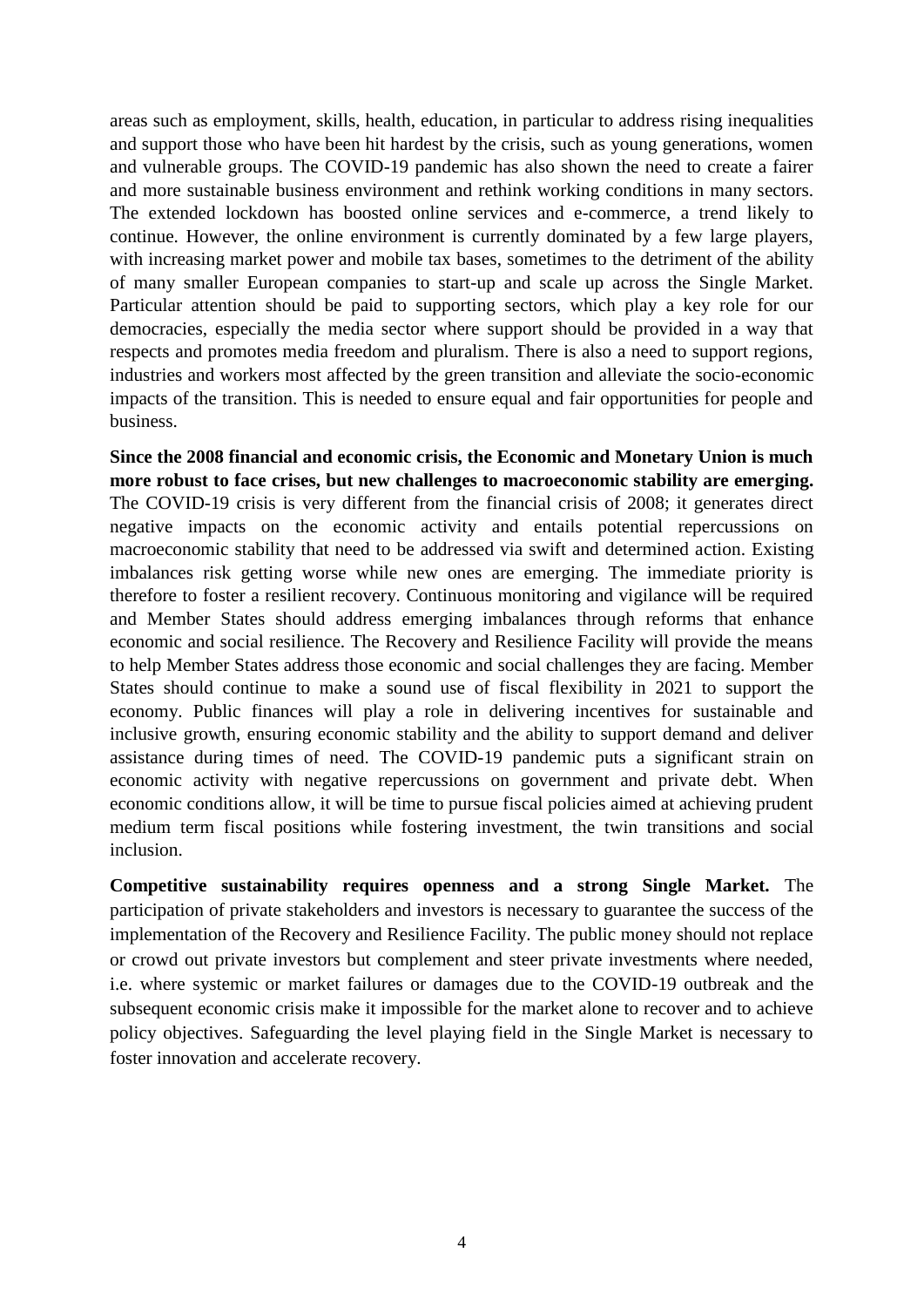# **III. Key principles underpinning the Recovery and Resilience Plans: priority setting for Member States**

**The European Semester provides a well-established framework for the coordination of the economic and employment policies to guide the Union and the Member States through the challenges of the recovery and twin transition.** Member States' recovery and resilience plans should effectively address the policy challenges set out in the country-specific recommendations adopted by the Council. It will be our common interest to address reform and investment needs in parallel; both need to work hand in hand to achieve a mutually reinforcing impact.

**The recovery and resilience plans will need to reflect the relevant country-specific challenges and be aligned with the EU priorities.** This includes the country-specific recommendations addressed to the Member States in recent years and in particular in the 2019 and 2020 Semester cycles. When translating those recommendations into specific reforms and investments, Member States should focus on those challenges and priorities that will generate the most lasting impact and will strengthen the growth potential, job creation, health systems and economic and social resilience and regional cohesion of the Member State. At the same time, reforms and investments will have to respect the 'do no harm' principle, using to the extent possible as a reference the EU Taxonomy Regulation<sup>6</sup>.

## **Green transition**

**All national recovery and resilience plans will need to focus strongly on both reforms and investments supporting the green transition.** To follow the commitment of the European Council to achieve a climate mainstreaming target of 30% for both the multiannual financial framework and Next Generation EU, each recovery and resilience plan will have to include a minimum of 37% of expenditure related to climate.

**Europe heads towards climate neutrality by 2050, and is set to significantly increase its greenhouse gas emissions reduction ambition for 2030.** In order to reach the climate ambition to decrease emissions by 55% in 2030 below 1990 levels, Member States should present reforms and investments to support the green transition in the fields of energy, transport, decarbonising industry, circular economy, water management and biodiversity. This is also consistent with the key areas of investment identified in the context of the European Semester. In doing so, Member States should build on their National Energy and Climate Plans in which they define their national contributions to the collective EU-wide climate and energy objectives, and outline reforms and investments they intend to implement over the period 2021-2030 to deliver them. In October of this year, the Commission will present the individual assessment of each Member State's National Energy and Climate Plan, which will provide important guidance for Member States to rely upon while preparing their recovery and resiliency plans.

**Member States should accelerate the reduction of emission through fast deployment of renewable energy and hydrogen and increased action on energy efficiency of buildings.**

**<sup>.</sup>**  $6$  Regulation (EU) 2020/852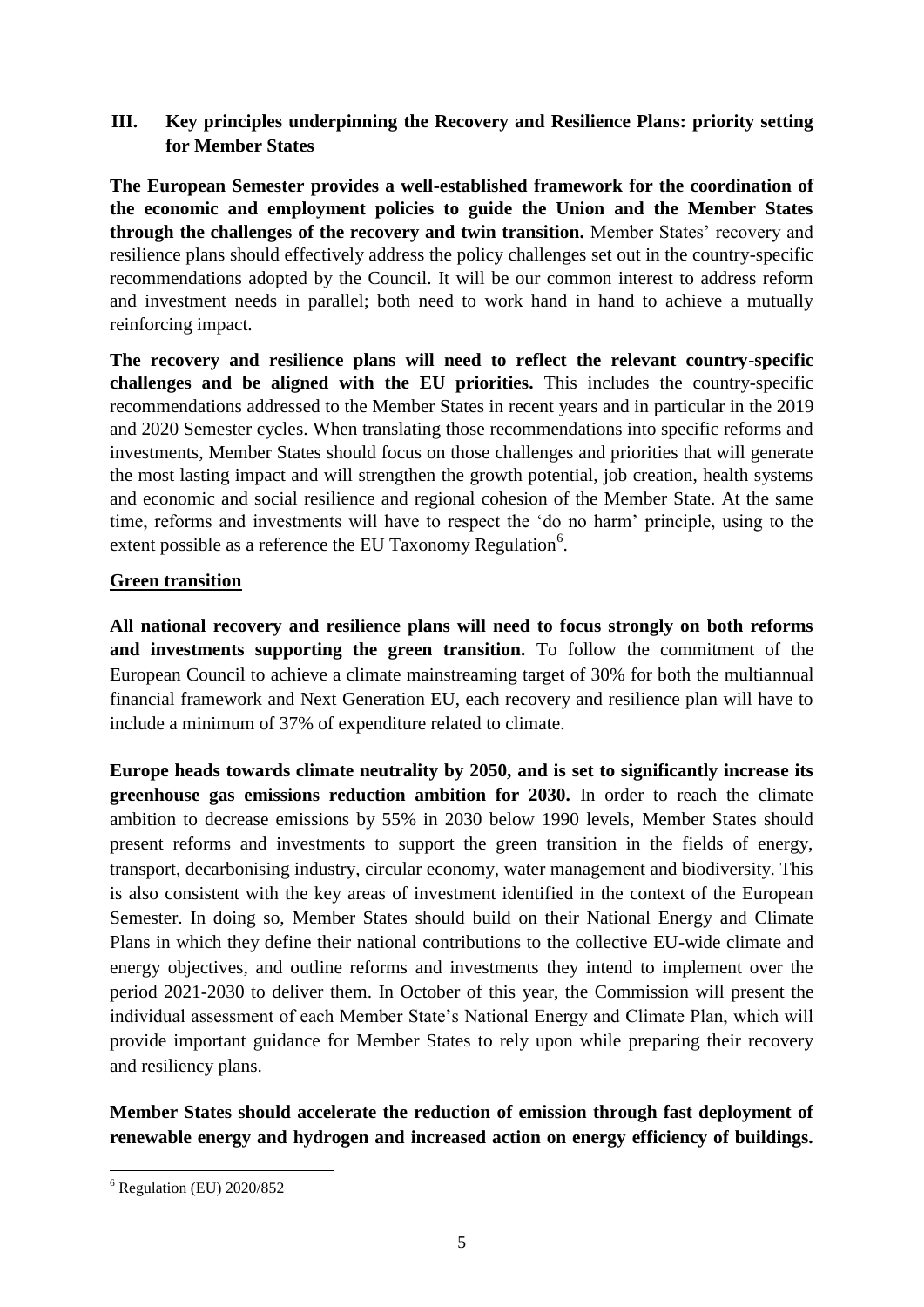As part of their recovery and resilience plans, Member States should focus on the most mature and innovative projects to accelerate the deployment of renewable energy. Building renovation schemes will be essential to support the economic recovery, through job creation in the construction sector, savings on energy bills, healthier living conditions and reduced energy poverty. The Commission will support different efforts to enhance building renovation with the aim to at least double the annual renovation rate of existing building stock, in particular through the Renovation Wave initiative. These investments should be accompanied by the necessary regulatory reforms to enable such investments and make them sustainable.

**Investing in sustainable mobility can also strongly support the recovery.** Measures addressing transport can bring significant greenhouse gas emission reductions and improvements to air quality, while fostering productivity growth. In designing their national recovery and resilience plans, Member States should consider such measures as investing in public transport and in infrastructure that supports the shift towards more sustainable and smart mobility, including seamless and efficient European multimodal networks as well as upgrading Trans-European Transport Network networks for passengers and freight. Reforms and investments aimed at boosting demand for zero- and low-emission vehicles and accelerating the rollout of recharging and refuelling infrastructure are also key for achieving this goal. This should be complemented by investments in low carbon energy technologies and value chains, including hydrogen or batteries, and on sustainable energy infrastructure. Reforming the environmental incentives provided by the taxation of vehicles and fuels will be particularly important to accompany this trend. The Commission's strategy for sustainable and smart mobility, to be adopted before the end of 2020, will further address the opportunities in the transport sector.

**Member States should also take actions to promote a more circular economy, improve environmental infrastructure and protect and restore biodiversity.** Circular economy creates local, sustainable jobs through waste prevention and reuse, repair, remanufacturing and recycling. It increases the EU's resilience and open strategic autonomy by developing innovative business models powered by digital technologies to enhance the efficient use of resources and secondary raw materials. Improving environmental infrastructure, in particular for waste and water management and reducing pollution, protects the health and well-being of citizens from environment-related risks and impacts. Protecting and restoring biodiversity and natural ecosystems and ensuring sustainable food systems is key to strengthening the carbon sink, boosting resilience and preventing the emergence and spread of future outbreaks. This will also create new economic opportunities in rural areas through more sustainable land use.

**Finally, Member States will need to factor in the need to ensure a just and socially fair transition, across green policy areas.** This means, in particular, that national recovery and resilience plans should be developed in full coherence with proposed Territorial Just Transition Plans under the Just Transition Mechanism.

#### **Digital transition and productivity**

**Member States should ensure a high level of ambition on the digital transition as part of their recovery and resilience plans.** The Recovery and Resilience Facility represents a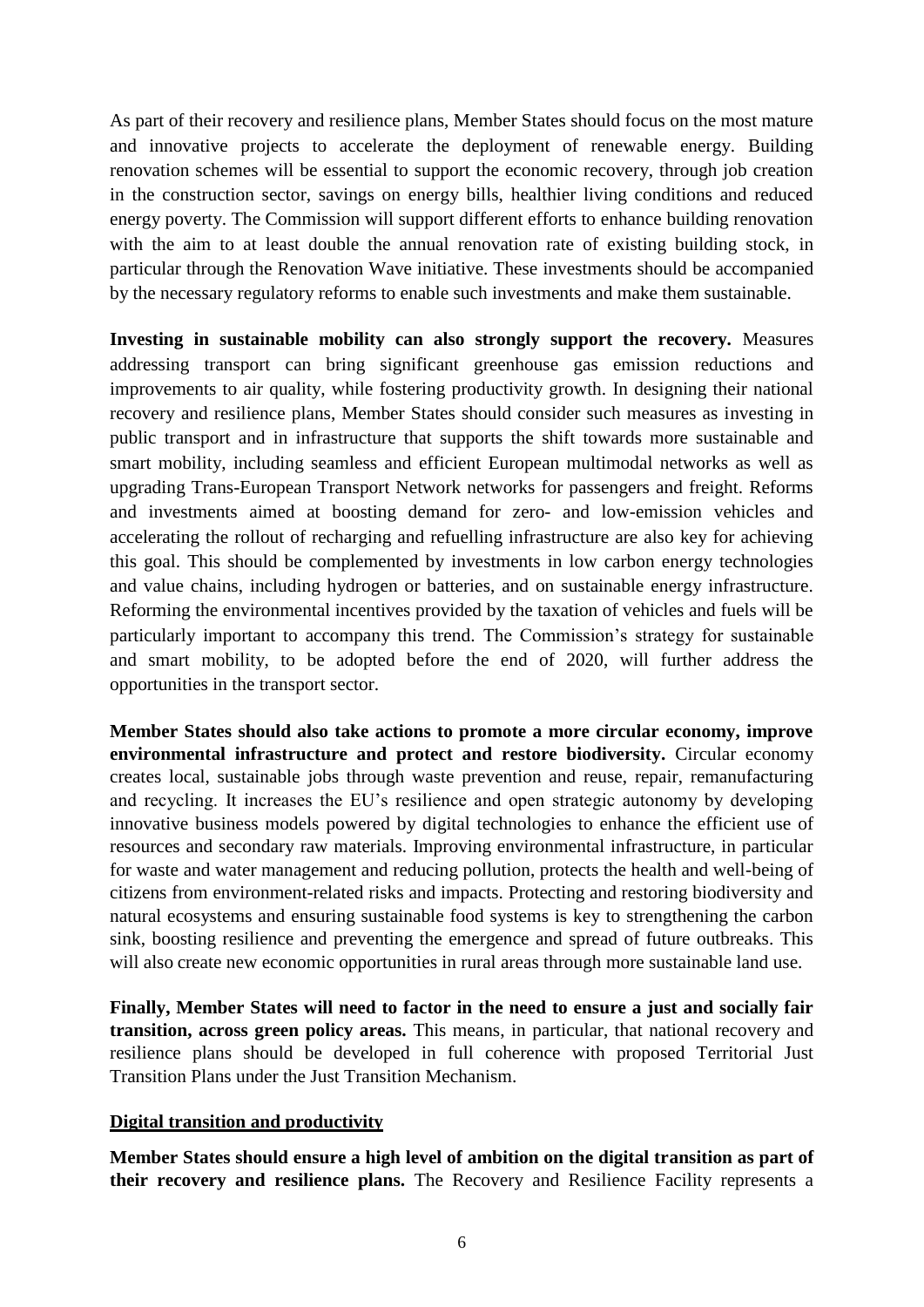unique opportunity to foster the digital transformation of all economic or social sectors, including public services. To ensure effective implementation, the Commission proposes that each recovery and resilience plan includes a minimum level of 20% of expenditure related to digital.

**Member States should focus on those reforms and investments that improve connectivity.** This includes for instance fostering and facilitating the widespread deployment of very high capacity networks, including 5G and Gigabit connectivity among urban and rural households and large-scale transport corridors, in line with the EU's 2025 5G and Gigabit connectivity objectives. These investments are important to bridge the digital divide, while avoiding the crowding out of private investment in cases where no market failure exists. As outlined in Next Generation EU, the fast deployment of very high capacity networks, including 5G and fiber, will have positive spillovers on the entire society. These include providing the appropriate bandwidth and coverage for sectors that are essential for the recovery and resilience, such as agriculture, transport, health and education. It will also help enhancing Europe's open strategic autonomy, while reaping the benefits from an open economy, by providing support to implement the infrastructure, which will be needed for future applications and processes.

**Developing digital skills at all levels is a condition to ensure that all Europeans can participate in society and take advantage of the digital transition.** This will require reforms in the area of basic and higher education, skills and lifelong learning to support a labour market in transition and to develop and deploy key digital technologies and shape Europe's digital future. Equality in access to digital infrastructure, equipment and skills should be supported to prevent a digital divide. The transformation of the public administration, including digitalisation of justice systems, using new generations of digital tools will improve administrative processes and facilitate online interaction with citizens and businesses. Digitalising businesses should be accelerated, via the sustainable take-up of digital solutions and a cyber-resilient digital transformation across all sectors. Developing digital solutions will be a key enabler for the green transition.

**The recovery and resilience plans should also focus on building and deploying cuttingedge digital capacities.** Reforms and investments that enable artificial intelligence, high performance computing, cybersecurity, quantum technologies and infrastructures, secure connectivity, microelectronics and electronic components, cloud infrastructure and services, space services or blockchain represent a unique opportunity to increase productivity over the long term and allow European leadership in those globally competitive sectors. To reinforce the open strategic autonomy of the EU, the Recovery and Resilience Facility can help Member States undertake investments and reforms in these key sectors of their economies.

#### **Fairness**

**The recovery and transition process needs to be fair for all Europeans to prevent growing inequalities, ensure support from all parts of the society and has to contribute to social, economic and territorial cohesion.** The Recovery and Resilience Facility will help Member States address their structural challenges that have been identified since many years as part of the European Semester and that have been amplified by the COVID-19 crisis. While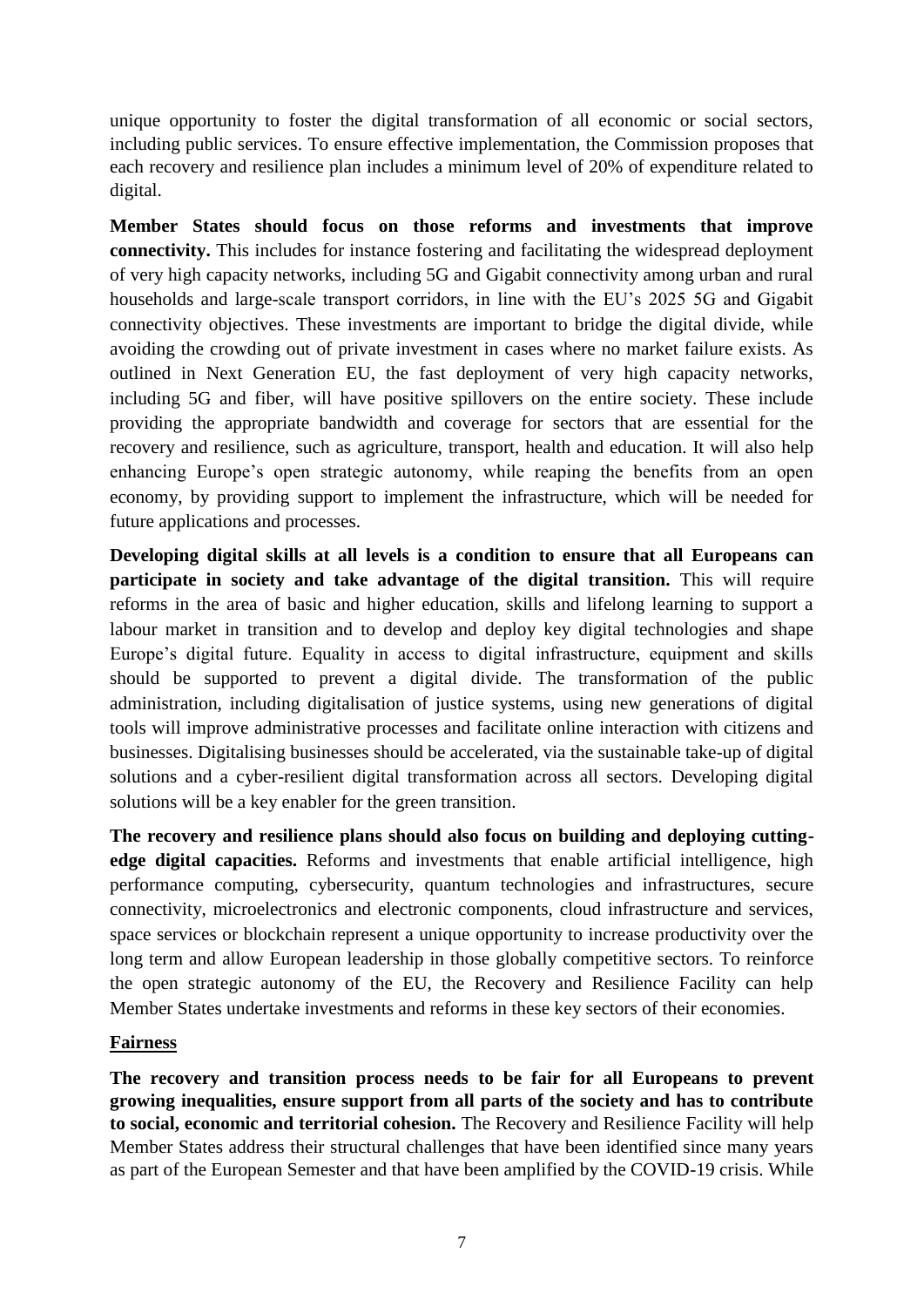short-time work schemes helped to contain the impact of the crisis on employment, labour market conditions are deteriorating, with unemployment expected to rise sharply in several sectors and parts of Europe. The situation of the youth requires particular attention. Every effort should be made to prevent unemployment and social exclusion from becoming entrenched and facilitate the adaptation of the labour market, called for by the green and digital transitions. It will also be important to foster convergence and improve the resilience of the regions, in particular to reduce territorial disparities.

**In light of the European Pillar of Social Rights, Member States should adopt measures to ensure equal opportunities, inclusive education, fair working conditions and adequate social protection.** Together with demographic change, the green and digital transition require rethinking today's social protection systems and labour markets. In addition to the youth, the crisis has disproportionately affected women, and the disadvantaged groups such as, low skilled people and people with disabilities and people with a minority racial or ethnic background. This will require substantial efforts to facilitate their access to the job market, for instance by addressing the labour market segmentation in many Member States, strengthening active labour market policies, but also by increasing the inclusiveness of the education systems. In this regard, equal access to high-quality education and training for disadvantaged groups is particularly important, to compensate for the fact that socio-economic background is currently the most important determinant of children and young people's educational outcome.

**Various forms of inequalities limit growth and social cohesion.** Ensuring equal access to education, quality healthcare, as well as strengthening long-term care, will be increasingly important also because the full impact of COVID-19 on public health will persist for years. Ensuring the provision of high quality health care services that is fiscally sound, affordable and accessible, contributes to a healthy and resilient society and to ensuring a productive work force. There is also a need to address the continuously high level of employment and pay gaps between men and women. Adequate support for effective work-life balance policies, ensuring access to quality childcare, income support schemes, reforms of tax and benefit systems supporting quality job creation and reducing disincentives to work are crucial in this respect. Reforms of the social protection system can reduce such inequalities as well as reforms of the tax system, for example by shifting the tax burden from labour to taxes that are less distortive.

#### **Macroeconomic stability**

**Member States should continue to provide targeted and temporary fiscal support in 2021 in a context where the General Escape Clause is activated, while safeguarding fiscal sustainability in the medium term.** They should gradually shift from a protective emergency response to measures that facilitate a reallocation of resources, and support the recovery. When economic conditions allow, fiscal policies should aim at restoring prudent medium term fiscal positions and ensuring debt sustainability, while enhancing investment. Replenishing fiscal buffers over time will be important to be prepared for future crises. The activation of the General Escape Clause does not suspend the procedures of the Stability and Growth Pact.

**Improving the quality of public finances will be important to boost growth potential and support the economic transformation.** With the unprecedented fiscal packages adopted by Member States and the subsequent increased role of the public sector in the economy, it is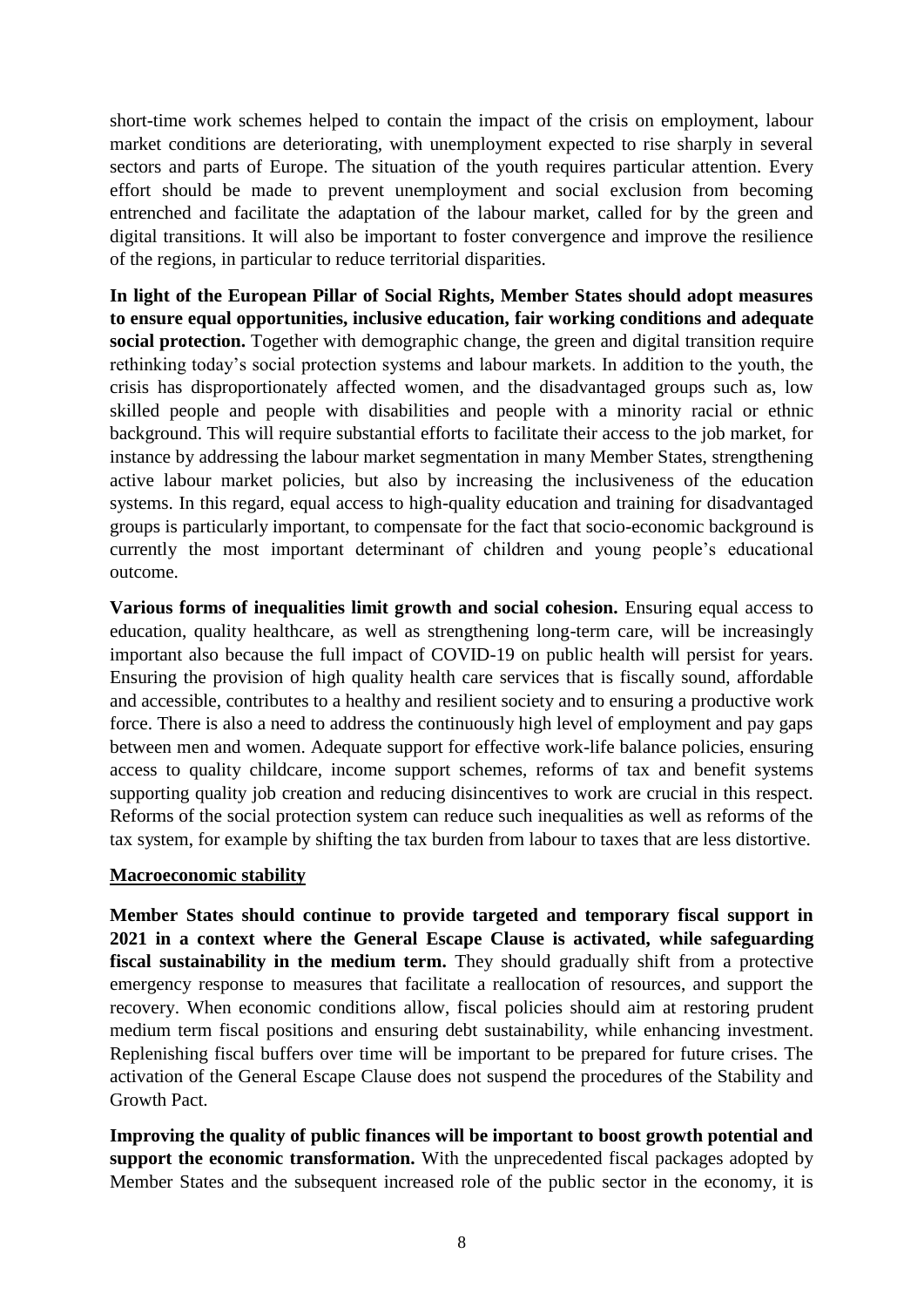very important for the public administrations to be effective and efficient. Going forward, those Member States ensuring a sound financial handling of public finances will rebound more quickly from the crisis. Public expenditure will need to support the green and digital transition, including through green and digital public procurement and green budgeting. Moreover, carbon pricing and environmental taxation will be important environmental and fiscal instruments to implement the green transition. Increasing private financing will play a key role to leverage on the public money mobilised for the recovery, for instance by further deepening the Capital Markets Union, local capital markets and sustainable finance.

**Adequate measures are needed to ensure orderly developments regarding private debt**. The COVID-19 crisis is taking its toll on employment and the profitability of the corporate sector. Private debt is increasing and the prospects for the timely repayment of outstanding debt are worsening. Against this background, it will be important to provide the right conditions to ensure speedy and effective remedies, including as regards the insolvency frameworks, while ensuring that lending to businesses and households continues in line with the best practices agreed between the financial sector, consumers and businesses.

# **IV. Fostering reforms and investments to support a robust recovery: European flagships**

**While the plans will reflect the specific situation of each Member State, there are some common challenges that call for coordinated investments and reforms.** The Recovery and Resilience Facility is an opportunity to create European flagships with tangible benefits for the economy and citizens across the EU. These flagships should address issues that are common to all Member States, need significant investments, create jobs and growth and are needed for the twin transition. The Commission strongly encourages Member States to include in their recovery and resilience plans investment and reforms in the areas listed below. Pursuing these flagships will ensure the success of the recovery of Europe; it will make Europe a digital and greener continent and will increase the cohesion among Member States.

- 1. **Power up -** Future-proof clean technologies should be frontloaded and the development and use of renewables should be accelerated as well as their integration through modernised networks and enhanced interconnectivity. The flagship will lay the foundation for hydrogen lead markets in Europe and the related infrastructure. It aims to support the building and sector integration of almost 40% of the 500 GW of renewable power generation needed by 2030, support the instalment of 6 GW of electrolyser capacity and the production and transportation of 1 million tonnes of renewable hydrogen across the EU by 2025.
- 2. **Renovate -** Improving the energy and resource efficiency of public and private buildings will substantially contribute to achieving the EU's climate objectives, create a large number of local jobs throughout the Member States and foster digital development through smart living and metering. By 2025, it will contribute to the doubling of the renovation rate and the fostering of deep renovation.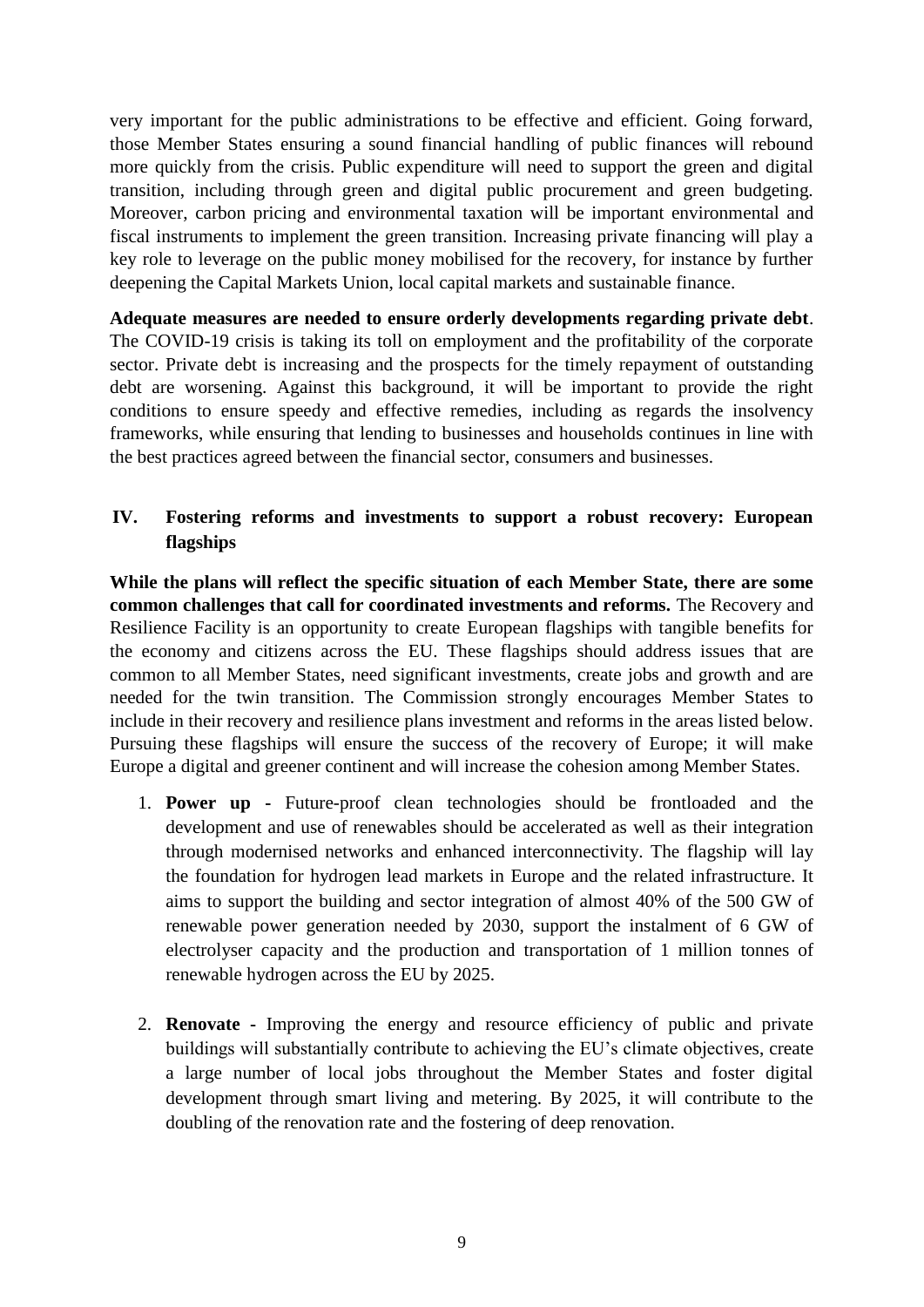- 3. **Recharge and refuel -** Promoting future-proof clean technologies to accelerate the use of sustainable, accessible and smart transport, charging and refuelling stations and extension of public transport will make European cities and regions cleaner, accelerate the industrial transition and contribute to reaching the Paris climate objectives. By 2025, the flagship will aim to build one out of the three million charging points needed in 2030 and half of the 1000 hydrogen stations needed.
- 4. **Connect**  Citizens and businesses in Europe should have access to rapid broadband services. Today only 44% of households has access to very high capacity networks, capable of providing at least gigabit connectivity, with significantly reduced coverage in rural areas. Fast rollout of rapid broadband services to all regions and households, including fiber and 5G networks as well as developing quantum encryption communication, will be essential to ensure the widest possible territorial coverage in areas not served by the market while at the same time preserving the open strategic autonomy of the EU. While urban areas and major terrestrial transport paths are expected to be covered more rapidly through private financing, the Recovery and Resilience Facility should ensure that by 2025 there is the widest possible uninterrupted 5G coverage for all areas.
- 5. **Modernise -** EU-ID and key digital public services should be modernised and accessible to all. Secure and EU-wide electronic identification and authentication visà-vis governments and private actors and access to their services, will provide citizens with control over their online identity and data as well as enable access to online digital services. The digitalisation of public administration and services will increase the effectiveness of both. This includes also the justice and healthcare system. By 2025, Member States should ensure the provision of a European digital identity (e-ID) and public administrations should be providing interoperable, personalised and userfriendly digital public services.
- 6. **Scale-up** The EU digital transition depends on increasing European industrial data cloud capacities and on ability to develop the most powerful, cutting edge, and sustainable processors. By 2025, the flagship will aim to double the production of semi-conductors in Europe, to produce 10 times more energy efficient processors. This allows for instance the rapid take up of connected cars and to double the share of EU companies using advanced cloud services and big data (from 16% today).
- 7. **Reskill and upskill**  Unprecedented investments in re- and upskilling are central to supporting the green and digital transitions, enhancing innovation and growth potential, fostering economic and social resilience and ensuring quality employment and social inclusion. Investments and reforms should focus on digital skills and educational and vocational training for all ages. In 2019, still 42% of Europeans do not have at least basic digital skills. By 2025, the share of Europeans aged from 16 to 74 with basic digital skills should increase to reach 70%. Education systems needs to be further adapted to the challenges of the  $21<sup>st</sup>$  century. Member States should ensure that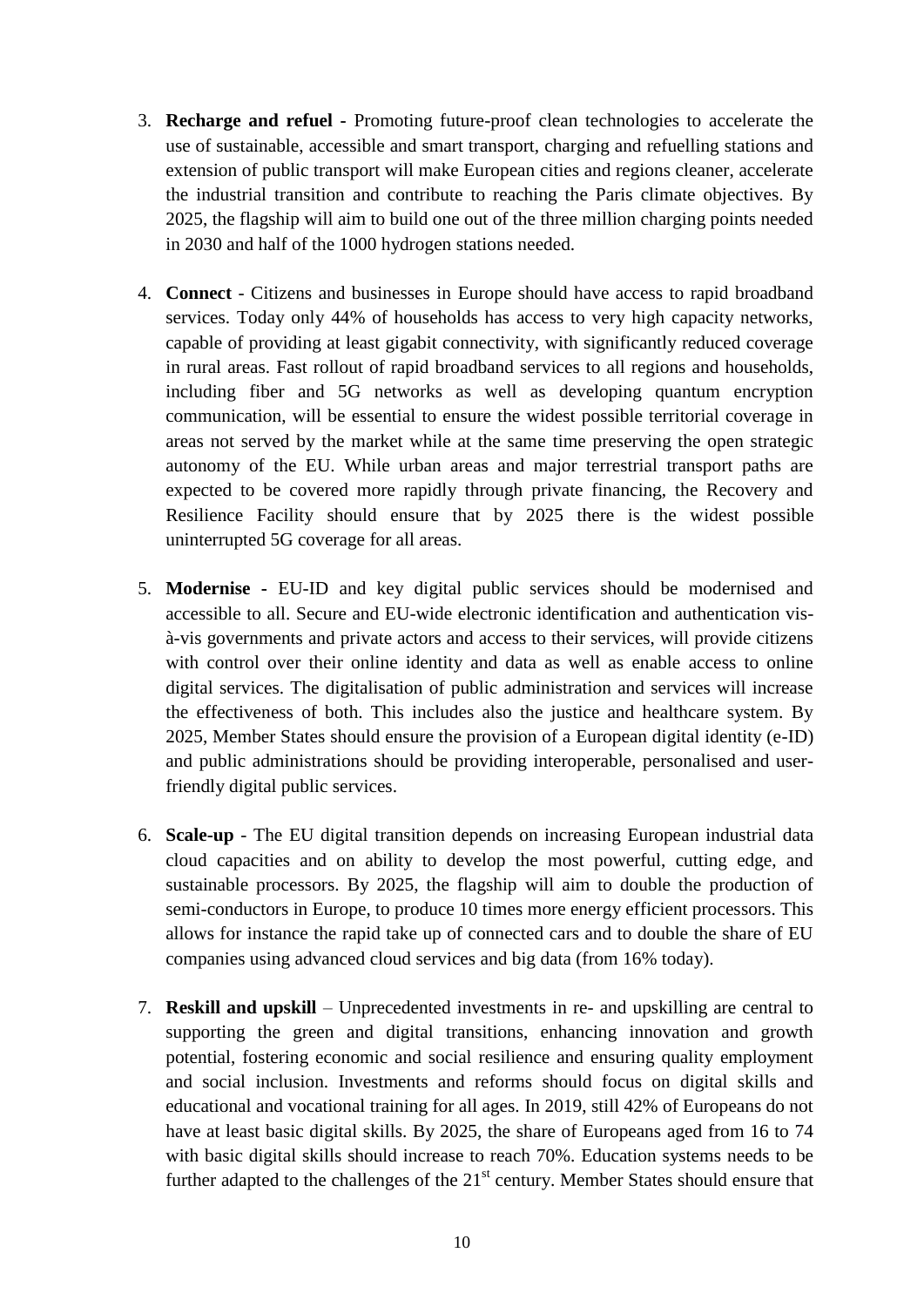pupils' digital competence is significantly improved, in order to reduce the share of 13-14 year old students who underperform in computer and information literacy to under 15%. Member States should pay special attention to disadvantaged groups, women and in particular young people entering the labour market, by creating quality employment opportunities, and supporting adequate offer of apprenticeships and strengthening vocational education and training (VET). By 2025, at least four in five VET graduates should be employed and three in five should benefit from on-the jobtraining.

**Creating the right conditions for the rapid implementation of investment projects is crucial for a swift deployment of the recovery support.** The key priority for a fast delivery of investments is to identify bottlenecks and their underlying reasons in the Member States as well as at EU level. Barriers that can pose risks to investment projects take many forms. They can range from administrative burdens to start a business, to skill shortages, high or complex taxation, tax evasion, restrictive sector specific legislation or lengthy judicial proceedings. The successful implementation of the Recovery and Resilience Facility is dependent on effectively addressing investment obstacles and on improving the business environment. This again points to the importance of underpinning investment policies by complementary structural reforms.

**Member States should focus on investments that benefit the Single Market.** Cross-border and multi country projects are essential to promote certain types of investments, for instance energy interconnectors or transport networks, or forward-looking digital and green projects, which will provide tangible benefits to the Single Market. The Commission will play an active role to ensure that multi country projects are open to all interested Member States, to maximise their potential to integrate value chains, strengthen the resilience of industrial ecosystems and deepen the Single Market, and in line with the economic, social and territorial cohesion goals pursued by the Facility. Multi country and cross-border projects, in particular involving other EU programmes, would benefit from efficient coordination that the Commission stands ready to provide. Many of these projects will also enhance the strategic autonomy of the European economy.

**Members States need to boost absorption capacities of EU funds at national level.** In order to do so, they should focus on those country-specific recommendations that are important for facilitating the implementation of reforms and related investments. Respect for the rule of law and good governance, effective institutions, independent and efficient justice systems, quality public administrations, robust anti-corruption, anti-money laundering and anti-fraud frameworks, an efficient delivery of public procurement, effective insolvency frameworks and efficient tax systems are important determinants of a Member State's business environment. All these aspects can have an impact on investment decisions and on the rapidity of all actors to start investment projects. Work at EU level on legal and procedural aspects should also be accelerated to complement the efforts of the Member States, in particular to protect the Union financial interests. The Commission will provide further guidance on the key actions that can be undertaken to ensure a swift implementation of investments as well as assist Member States in the implementation of the Recovery and Resilience plans through the Technical Support Instrument.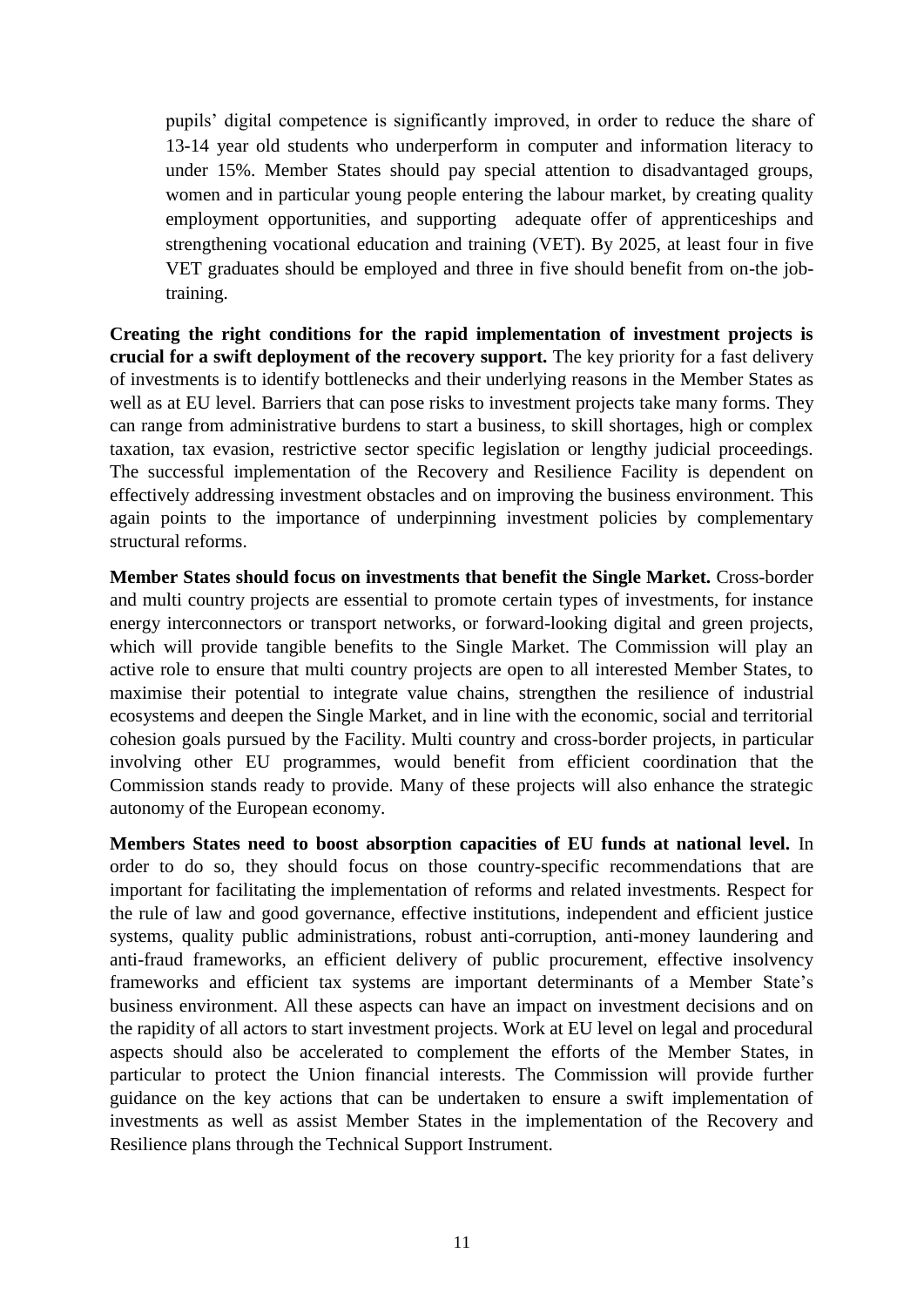**The money that Member States will receive under the Recovery and Resilience Facility will come in addition to the funding that they normally receive under the EU cohesion policy or from other EU sources.** In order to ensure consistency and synergies Member States will be able to combine funding coming from different instruments if there is no double funding and if Member States indicate the various funding contributions in their recovery and resilience plans. It will be important that Member States put in place robust coordination mechanisms, both for the planning and implementation phases and guarantee a broad dialogue with stakeholders and regional, economic and social partners. The Recovery and Resilience Facility can also be used to promote private investments, for instance jointly with InvestEU or with Horizon Europe missions and partnerships. The Recovery and Resilience Facility will be of particular benefit for those projects operated at national level and of a large size. Given the time horizon of 2023 for committing the money under the Recovery and Resilience Facility, Member States can focus on those projects that are in a quite advanced phase of preparation.

### **V. Bringing together all parts of the European Semester to focus on reforms and investments**

**The European Semester and the new Recovery and Resilience Facility are intrinsically linked.** The assessment of the recovery and resilience plans will be checked against countryspecific recommendations. Given that the deadlines within the European Semester and the Recovery and Resilience Facility will overlap, it is necessary to temporarily adapt the European Semester to the launch of the Recovery and Resilience Facility.

**The recovery and resilience plans will become the main reference document on the Member States' forward-looking policy initiatives.** Given the complementarities with the Semester and in order to streamline the content and the number of documents requested, Member States are encouraged to submit the National Reform Programme and their recovery and resilience plan in a single integrated document. This document will provide an overview of the reforms and investments that the Member State will undertake in the next years, in line with the objectives of the Recovery and Resilience Facility. For the Member States submitting their recovery and resilience plan in 2021, the Commission will accompany the proposals for the Council implementing acts with analytical documents assessing the substance of the recovery and resilience plans. These documents will replace the European Semester country reports in 2021. The package of proposals for implementing acts and refocused country assessments will be published in staggered batches, depending on the respective delivery of the recovery and resilience plans and the finalisation of the Commission's assessments.

**Given the comprehensive and forward-looking policy nature of the recovery and resilience plans, there will be no need for the Commission to propose country-specific recommendations in 2021 for those Member States that will have submitted such a Plan.** The Commission will nevertheless propose recommendations on the budgetary situation of the Member States in 2021 as envisaged under the Stability and Growth Pact. Reform implementation will continue to be monitored based on previous years' country-specific recommendations.

**The major economic downturn caused by the COVID-19 crisis will generate risks of new macroeconomic imbalances, in particular due to increases in the indebtedness of firms and households, which in turn can feed through to the financial sector.** Surveillance